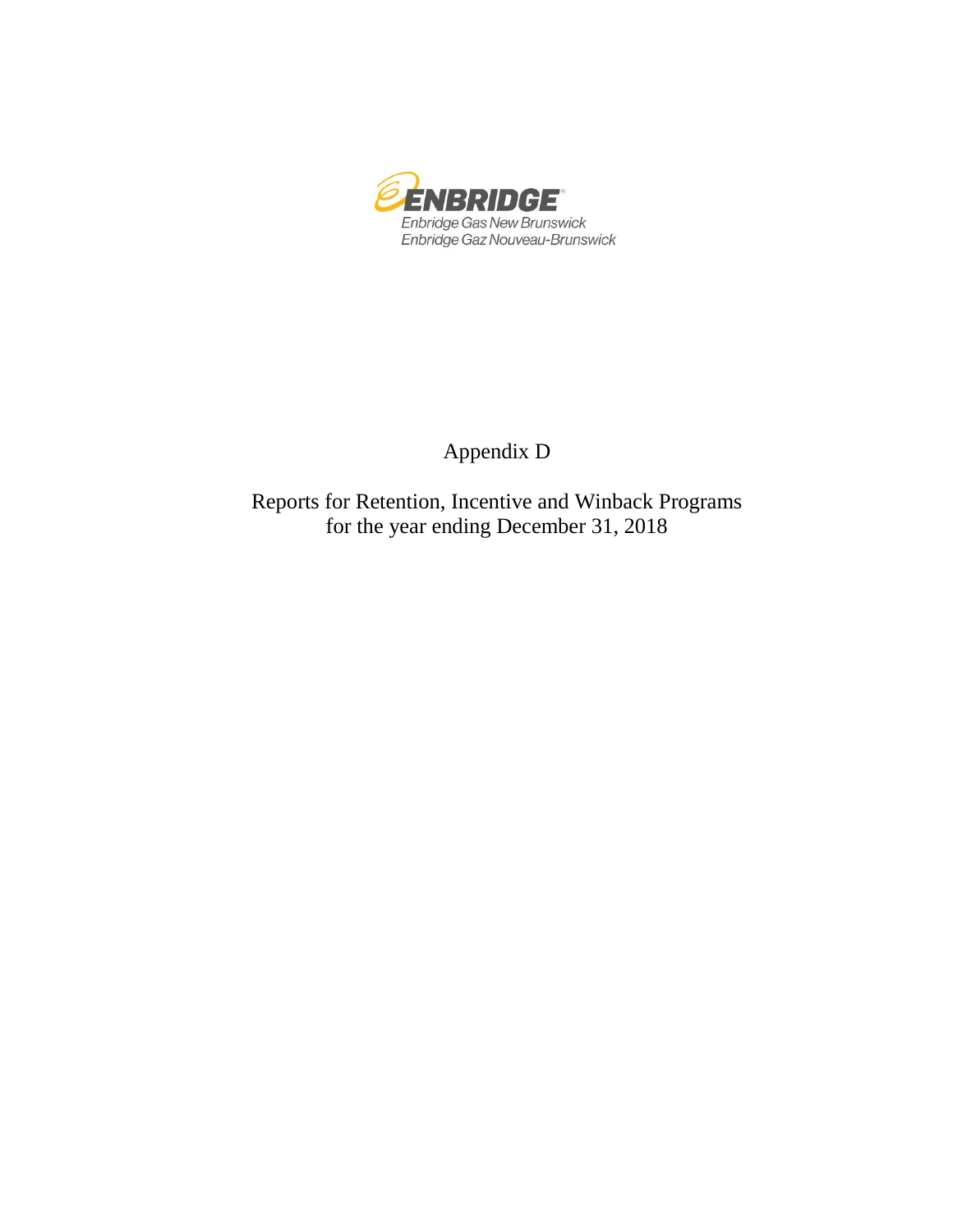|                | <b>Customer</b>   | <b>Rate Class</b> | <b>Contract</b> | Annual<br>Revenue |         |  |  |  |
|----------------|-------------------|-------------------|-----------------|-------------------|---------|--|--|--|
| 1              |                   |                   | Obligation      | Saved             |         |  |  |  |
| $\overline{2}$ | Customer 1        | <b>LGS</b>        | \$<br>6,000     | \$                | 28,008  |  |  |  |
| 3              | <b>Customer 2</b> | LGS               | \$<br>6,000     | \$                | 23,739  |  |  |  |
| 4              | Customer 3        | LGS               | \$<br>6,000     | \$                | 28,205  |  |  |  |
| 5              | Customer 4        | <b>MGS</b>        | \$<br>2,613     | \$                | 11,074  |  |  |  |
| 6              | Customer 5        | <b>MGS</b>        | \$<br>5,200     | \$                | 14,721  |  |  |  |
| 7              | Customer 6        | <b>MGS</b>        | \$<br>1,950     | \$                | 11,422  |  |  |  |
| 8              | Customer 7        | <b>MGS</b>        | \$<br>2,050     | \$                | 11,646  |  |  |  |
| 9              | <b>Customer 8</b> | <b>MGS</b>        | \$<br>6,000     | \$                | 17,654  |  |  |  |
| 10             | Customer 9        | LGS               | \$<br>1,700     | \$                | 21,498  |  |  |  |
| 11             | Customer 10LGS    |                   | \$<br>3,100     | \$                | 16,367  |  |  |  |
| 12             | Customer 11 MGS   |                   | \$<br>650       | \$                | 2,303   |  |  |  |
| 13             |                   |                   | \$<br>41,263    | \$                | 186,637 |  |  |  |

## **Retention Program Report as at December 31, 2018**

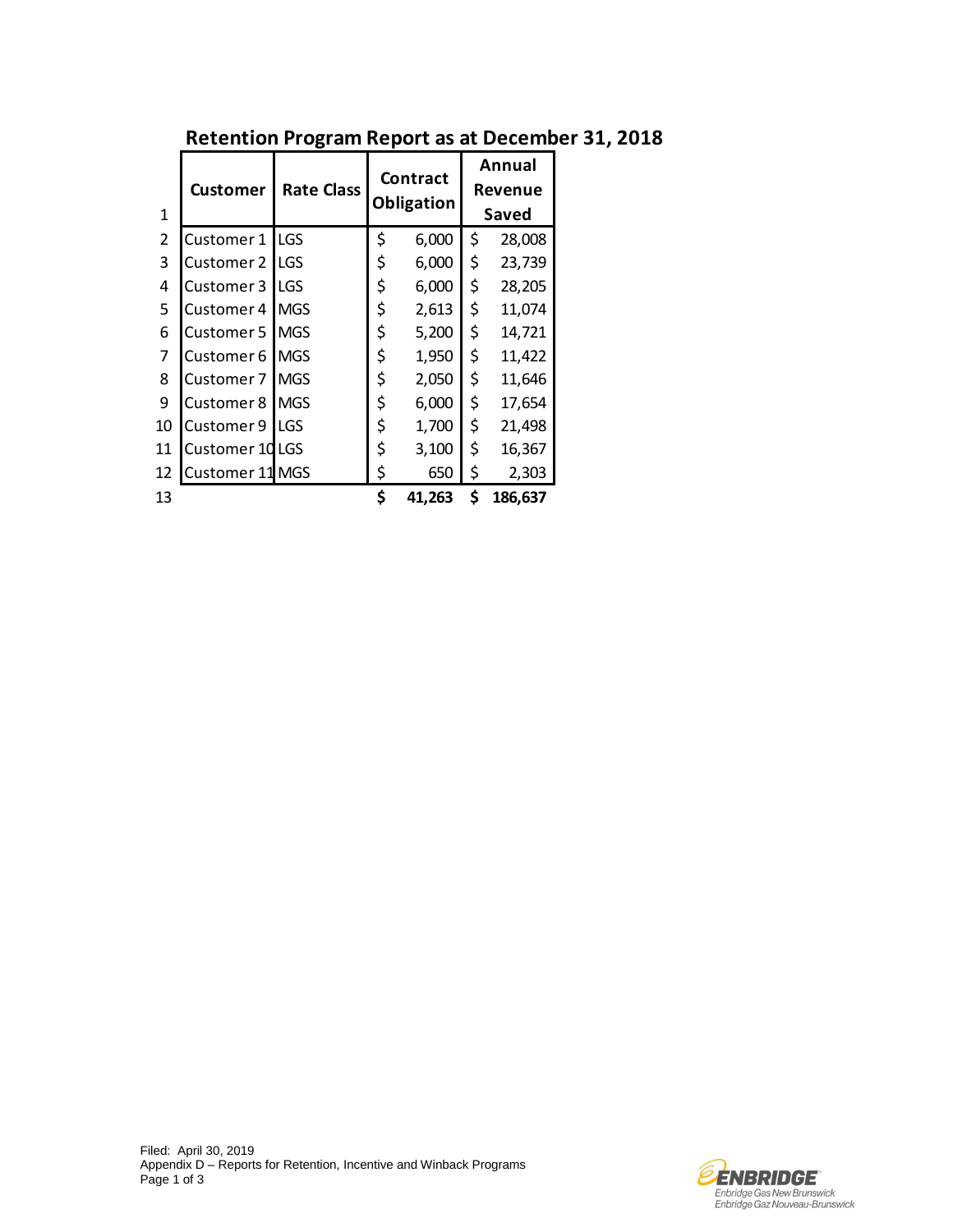| 2018 Residential Incentives (December 31, 2018) |  |
|-------------------------------------------------|--|
|-------------------------------------------------|--|

|    | Amount<br>Annual              |     | 2 Years        |                   |    | <b>Amount</b>  |    | Annual                     |         |         |                   |                           |                    |  |
|----|-------------------------------|-----|----------------|-------------------|----|----------------|----|----------------------------|---------|---------|-------------------|---------------------------|--------------------|--|
| 1  | <b>Customer</b>               |     | Payable        | <b>Throughput</b> |    | Revenue        |    | <b>Customer</b>            | Payable |         | <b>Throughput</b> |                           | 2 Years<br>Revenue |  |
| 2  | Customer 1                    | \$  | 2,000          | 90                | \$ | 2,209          | 52 | Customer 51 \$             |         | 2,000   | 89\$              |                           | 1,969              |  |
| 3  | Customer 2                    | \$  | 2,000          | 89                | \$ | 2,190          | 53 | Customer 52                | $\zeta$ | 500     | 42 \$             |                           | 841                |  |
| 4  | Customer 3                    | \$  | 1,050          | 67                | \$ | 1,755          | 54 | Customer 53                | \$      | 2,000   | $113 \; \text{S}$ |                           | 1,531              |  |
| 5  | Customer 4                    | \$  | 500            | 89                | \$ | 2,190          | 55 | Customer 54                | \$      | 2,000   | 79                | $\boldsymbol{\mathsf{S}}$ | 1,201              |  |
| 6  | Customer 5                    | \$  | 2,000          | 89                | \$ | 2,190          | 56 | Customer 55                | \$      | 2,000   | 89                | -\$                       | 1,298              |  |
| 7  | Customer 6                    | \$  | 2,000          | 89                | \$ | 2,190          | 57 | Customer 56                | \$      | 950     | 48                | $\ddot{\mathsf{S}}$       | 899                |  |
| 8  | Customer 7                    | \$  | 2,000          | 93                | \$ | 2,269          | 58 | Customer 57                | \$      | 950     | 48                | \$                        | 899                |  |
| 9  | Customer 8                    | \$  | 1,650          | 67                | \$ | 1,755          | 59 | Customer 58                | \$      | 2,000   | 89                | \$                        | 1,298              |  |
| 10 | Customer 9                    | \$  | 2,000          | 82                | \$ | 2,051          | 60 | Customer 59                | \$      | 2,000   | 93                | -\$                       | 1,337              |  |
| 11 | Customer 10                   | \$  | 1,100          | 55                | \$ | 1,518          | 61 | Customer 60                | \$      | 2,000   | 89                | \$                        | 1,298              |  |
| 12 | Customer 11                   | \$  | 1,100          | 55                | \$ | 1,518          | 62 | Customer 61                | \$      | 2,000   | 89                | \$                        | 1,298              |  |
| 13 | Customer 12                   | \$  | 1,100          | 55                | \$ | 1,518          | 63 | Customer 62                | \$      | 2,000   | 93 \$             |                           | 1,337              |  |
| 14 | Customer 13                   | \$  | 1,100          | 55                | \$ | 1,518          | 64 | Customer 63                | \$      | 2,000   | 89                | -\$                       | 1,298              |  |
| 15 | Customer 14                   | \$  | 1,100          | 55                | \$ | 1,518          | 65 | Customer 64                | \$      | 2,000   | 89 \$             |                           | 1,298              |  |
| 16 | Customer 15                   | \$  | 1,100          | 55                | \$ | 1,518          | 66 | Customer 65                | \$      | 2,000   | $93 \;$ \$        |                           | 1,337              |  |
| 17 | Customer 16                   | \$  | 1,100          | 55                | \$ | 1,518          | 67 | Customer 66                | \$      | 2,000   | 89                | $\ddot{\mathsf{S}}$       | 1,298              |  |
| 18 | Customer 17                   | \$. | 1,100          | 55                | \$ |                | 68 | Customer 67                | \$      | 2,000   | $101 \; \simeq$   |                           | 1,415              |  |
| 19 | Customer 18                   | \$  |                | 55                | \$ | 1,518          | 69 | Customer 68                | \$      | 1,050   | 89 \$             |                           | 1,298              |  |
| 20 | Customer 19                   | \$  | 1,100<br>1,100 | 55                | \$ | 1,518<br>1,518 | 70 | Customer 69                | \$      | 2,000   | 89                | $\zeta$                   | 1,298              |  |
| 21 | Customer 20                   | \$  | 1,100          | 55                | \$ | 1,518          | 71 | Customer 70                | \$      | 2,000   | 89                | $\zeta$                   | 1,298              |  |
| 22 | Customer 21                   | \$. | 1,100          | 55                | \$ | 1,518          | 72 |                            | $\zeta$ | 2,000   | $77 \;$ \$        |                           | 1,181              |  |
| 23 | Customer 22                   | \$. | 1,100          | 55                | \$ | 1,518          | 73 | Customer 71                | \$      | 2,000   | 89                | $\zeta$                   | 1,298              |  |
| 24 | Customer 23                   | \$  | 1,100          | 55                | \$ |                | 74 | Customer 72<br>Customer 73 | \$      | 1,600   | 89                | -\$                       | 1,298              |  |
| 25 | Customer 24                   | \$  | 1,100          | 55                | \$ | 1,518<br>1,518 | 75 | Customer 74                | \$      | 2,000   | $111 \;$ \$       |                           | 1,512              |  |
| 26 | Customer 25                   | \$  | 1,100          | 55                | \$ | 1,518          | 76 | Customer 75                | \$      | 1,400   | 89                | $\zeta$                   | 1,298              |  |
| 27 | Customer 26                   | \$  | 1,100          | 55                | \$ | 1,518          | 77 | Customer 76                | \$      | 2,000   | 89                | $\zeta$                   | 1,298              |  |
| 28 | Customer 27                   | -\$ | 1,100          | 55                | \$ | 1,518          | 78 | Customer 77                | \$      | 2,000   | 89                | \$                        | 1,298              |  |
| 29 | Customer 28                   | \$  | 1,100          | 55                | \$ | 1,518          | 79 | Customer 78                | \$      | 2,000   | 89                | \$                        | 1,298              |  |
| 30 | Customer 29                   | \$  | 1,100          | 55                | \$ | 1,518          | 80 | Customer 79                | \$      | 2,000   | 89                | \$                        | 1,298              |  |
| 31 | Customer 30                   | \$  | 1,100          | 55                | \$ | 1,518          | 81 | Customer 80                | \$      | 2,000   | 89                | \$                        | 1,298              |  |
| 32 | Customer 31                   | \$  | 1,100          | 55                | \$ | 1,518          | 82 | Customer 81                | \$      | 2,000   | 89                | $\zeta$                   | 1,298              |  |
| 33 | Customer 32                   | \$  | 1,100          | 55                | \$ | 1,518          | 83 | Customer 82                | \$      | 600     | 71, 5             |                           | 1,123              |  |
| 34 | Customer 33                   | \$  | 1,100          | 55                | \$ | 1,518          | 84 | Customer 83                | \$      | 1,500   | 67                | $\zeta$                   | 1,084              |  |
| 35 | Customer 34                   | \$  | 1,100          | 55                | \$ | 1,518          | 85 | Customer 84                | \$      | 1,350   | 67                | $\ddot{\varsigma}$        | 1,084              |  |
| 36 | Customer 35                   | \$  | 1,100          | 55                | \$ | 1,518          | 86 | Customer 85                | \$      | 500     | 30                | $\zeta$                   | 723                |  |
| 37 | Customer 36                   | \$  | 1,100          | 55 \$             |    | 1,518          | 87 | Customer 86                | -\$     | 1,700   | 89\$              |                           | 1,298              |  |
| 38 | Customer 37 \$                |     | 1,100          | 55 \$             |    | 1,518          | 88 | Customer 87 \$             |         | 2,000   | 89\$              |                           | 1,298              |  |
| 39 | Customer 38                   | \$  | 1,100          | 55 \$             |    | 1,518          | 89 | Customer 88 \$             |         | 2,000   | 97\$              |                           | 1,376              |  |
| 40 | Customer 39 \$                |     | 1,100          | 55 \$             |    | 1,518          | 90 | Customer 89                | \$      | 2,000   | 89\$              |                           | 1,298              |  |
|    |                               |     |                | 101 \$            |    |                | 91 |                            | \$      |         |                   |                           |                    |  |
| 41 | Customer 40<br>Customer 41 \$ | -\$ | 1,100          |                   |    | 2,427          |    |                            |         | 136,500 | 6671\$            |                           | 138,021            |  |
| 42 |                               |     | 2,000          | $54 \; \$$        |    | 1,498          |    |                            |         |         |                   |                           |                    |  |
| 43 | Customer 42                   | \$  | 1,600          | 89\$              |    | 2,190          |    |                            |         |         |                   |                           |                    |  |
| 44 | Customer 43                   | \$  | 2,000          | 89\$              |    | 2,190          |    |                            |         |         |                   |                           |                    |  |
| 45 | Customer 44                   | \$. | 2,000          | $83 \; \zeta$     |    | 2,071          |    |                            |         |         |                   |                           |                    |  |
| 46 | Customer 45                   | -\$ | 2,000          | 89\$              |    | 2,190          |    |                            |         |         |                   |                           |                    |  |
| 47 | Customer 46 \$                |     | 2,000          | 89\$              |    | 2,190          |    |                            |         |         |                   |                           |                    |  |
| 48 | Customer 47 \$                |     | 2,000          | 89\$              |    | 2,190          |    |                            |         |         |                   |                           |                    |  |
| 49 | Customer 48                   | -\$ | 2,000          | $150 \; \text{S}$ |    | 3,394          |    |                            |         |         |                   |                           |                    |  |
| 50 | Customer 49 \$                |     | 2,000          | 89\$              |    | 2,190          |    |                            |         |         |                   |                           |                    |  |
| 51 | Customer 50 \$                |     | 1,500          | 67, 5             |    | 1,755          |    |                            |         |         |                   |                           |                    |  |